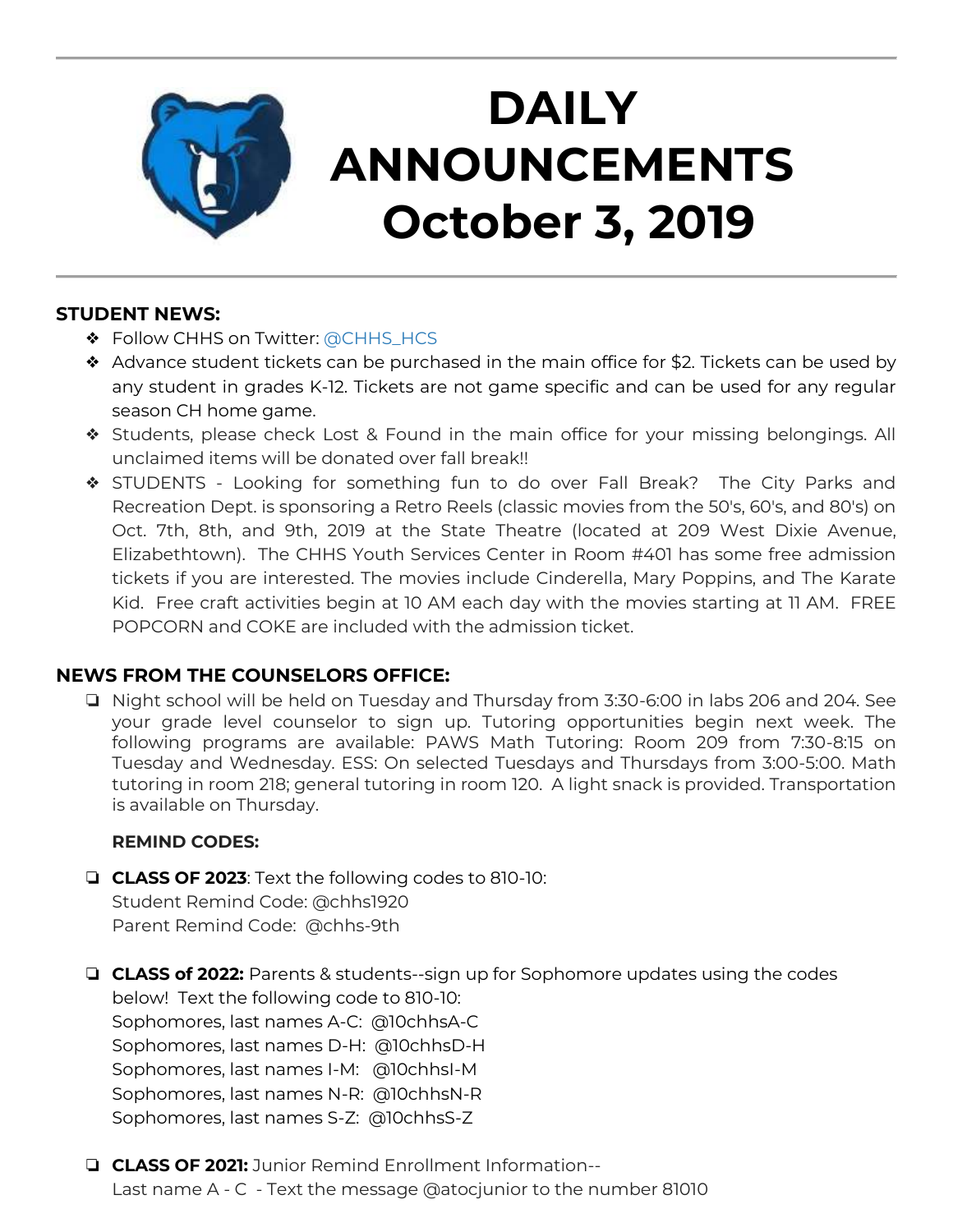

Last name D - H - Text the message @dtohjunior to the number 81010 Last Name I - M - Text the message @itomjunior to the number 81010 Last Name N - R - Text the message @ntorjunior to the number 81010 Last Name S - Z - Text the message @stozjunior to the number 81010

❏ **CLASS OF 2020:** Students can only join ONE student account for these. Parents can join only ONE parent account. **Student Accounts:** Senior Class Information--Text @chhssrinfo to 81010; Senior College Information--Text @srcollege to 81010 (includes Senior Class Information); Early College Seniors-- Text @cdk632 to 81010 (Includes Sr Class and Sr College) **Parent Accounts:** Senior Class Parent Information--Text @3g94ke to 81010; Senior Parent College Information--Text @kfgd72 to 81010 (includes Senior Class Information); Early College Seniors--Text @cdk632 to 81010 (Includes Sr Class and Sr College)

#### **UPCOMING EVENTS:**

- October 3: Underclass picture retakes
- October 7-11: No School/Fall Break
- October 14: No school for students. PLD for faculty & staff
- October 16: Progress Reports will be sent home
- October 18: Balfour will be in the Big Gym during PH
- October 25: Balfour will be in the Commons during PH
- October 25: Last day for Drape/Tux retakes. Senior Group picture
- November 4: FDEA--No School
- November 5: Election Day--No School
- November 19: Blood Drive
- November 27-29: Thanksgiving Break--No School

#### **CLUB NEWS:**

- → Game Club members meet every Monday after school until 5:30 with Mr. Menendez in room 129.
- → Central Hardin is celebrating National German week from September 30 October 4.
- ➔ Drama Club, with members of CHHS faculty, will perform *The Laramie Project* at the PAC Friday 10/18 at 7pm and Saturday 10/19 at 2pm, \$5 general admission. Faculty and staff are free, but please purchase tickets for friends and family you bring with you. Juniors interested in the school day matinee trip, see Ms. Sherrard.
- → The Bruin Art Club is currently working on Sketchtober, a sketch a day in October. See Mrs. Carpenter for the list. The Bruin Art Club will be working on the girl's restroom mural